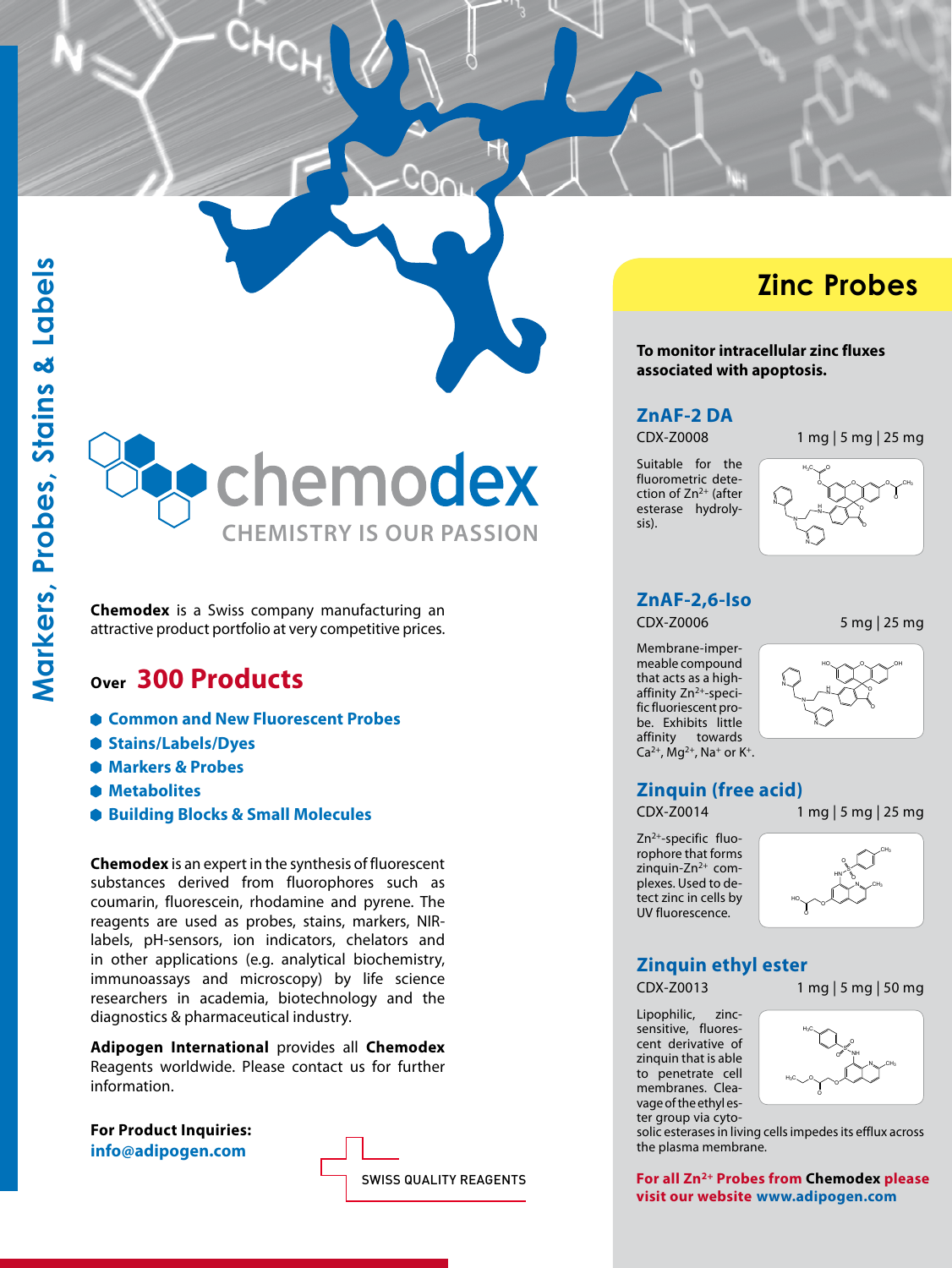# **Markers, Labels, Stains and Probes**

#### **Alcian Blue 8GX**

**Formula:** C<sub>56</sub>H<sub>68</sub>Cl<sub>4</sub>CuN<sub>16</sub>S<sub>4</sub> **MW:** 1298.87 **CAS:** 75881-23-1



Widely used cationic bluish-green dye for both light and electron microscopy to stain acidic polysaccharides such as glycosaminoglycans in cartilages and other body structures, some types of mucopolysaccharides, sialylated glycocalyx of cells, etc. Can be used to quantitate acidic glycans both in microspectrophotometric quantitation in solution or for staining glycoproteins in polyacrylamide gels or on western blots.

#### **Alcian Blue 8GX Solution**

CDX-A0201 2.5 l

# **5-CFDA**

**Formula:** C<sub>25</sub>H<sub>16</sub>O<sub>9</sub> **MW:** 460.39 **CAS:** 79955-27-4



Popular cell permeable, sensitive, fluorescent substrate for measuring esterase activity in live cells. Used in cell viability assays and "Live-Dead" assay systems, especially automated cell viability assays. The cleavage product produced upon enzymatic or chemical hydrolysis of the acetate group(s) is carboxyfluorescein which is well-retained inside live cells. Can be used to monitor cells by flow cytometry or fluorescence microscopy.

#### *Also available: 6-CFDA | 5(6)-CFDA | 5(6)-CFDA N-succinimidyl ester*

## **Dil Stain**

[1,1'-Dioctadecyl-3,3,3',3'-tetramethylindocarbocyanine perchlorate]

CDX-D0230 100 mg | 1 g

**Formula:** C<sub>59</sub>H<sub>97</sub>ClN<sub>2</sub>O<sub>4</sub> **MW:** 933.87

**CAS:** 41085-99-8



Lipophilic orange-red fluorescent membrane stain that diffuses laterally to stain the entire cell. The fluorescence of this en-

vironment-sensitive dye is greatly enhanced when incorporated into membranes or bound to lipophilic biomolecules such as proteins. It shows a high extinction coefficient, polarity-dependent fluorescence and short excited-state lifetime. Often used for single molecule imaging, fate mapping and as a long-term tracer for neuronal and other cells.

## **7-Diethylaminocoumarin-3 carboxylic acid**

**Formula:** C14H15NO4

CDX-D0036 100 mg | 200 mg | 1 g

**MW:** 261.27 **CAS:** 50995-74-9



Fluorescent label for amine modification and protein conjugation. It has a strong blue fluorescence and can be used to create blue fluorescent bioconjugates or labeling synthetic peptides for high-throughput detection.

## **5-FAM**

[5-Carboxyfluorescein] **Formula:**  $C_{21}H_{12}O_7$ **MW:** 376.32

**CAS:** 76823-03-5

CDX-C0014 25 mg | 100 mg | 1 g



Single isomer that can be used to react with primary amines via carbodiimide activation of the carboxylic acid. One of the most popular green fluorescent reagents used for click chemistry labeling of peptides, proteins, nucleotides or even small molecules. Has a relatively high absorptivity, excellent fluorescence quantum yield and good water solubility.

*Also available: 6-FAM*

## **Fluorescein-5-thiosemicarbazide**

CDX-F0005 50 mg | 100 mg | 500 mg

**Formula:**  $C_{21}H_{15}N_3O_5S$ **MW:** 421.43 **CAS:** 76863-28-0



Used for labeling of cell-surface functional groups (glycophorins). Cell impermeant fluorescent probe useful for determining protein and peptide topology on the cell surface and detection of protein carbonyls in aging tissues.

*Also available: 5-FITC | 5-FITC DA | 5(6)-FITC | 5(6)-FITC DA | 6-FITC DA | FDP | FDS | Fluorescein dibutyrate | Fluorescein octadecyl ester | FMP | FMS | FOAA | 6-IAF | Fluo-3 AM and more*





Please visit our website **www.adipogen.com** for a comprehensive **2 2 overview on all Chemodex Chemodex Please visit our website <b>www.adipogen.com** for a comprehensive **Please visit our website www.adipogen.com** for a comprehensive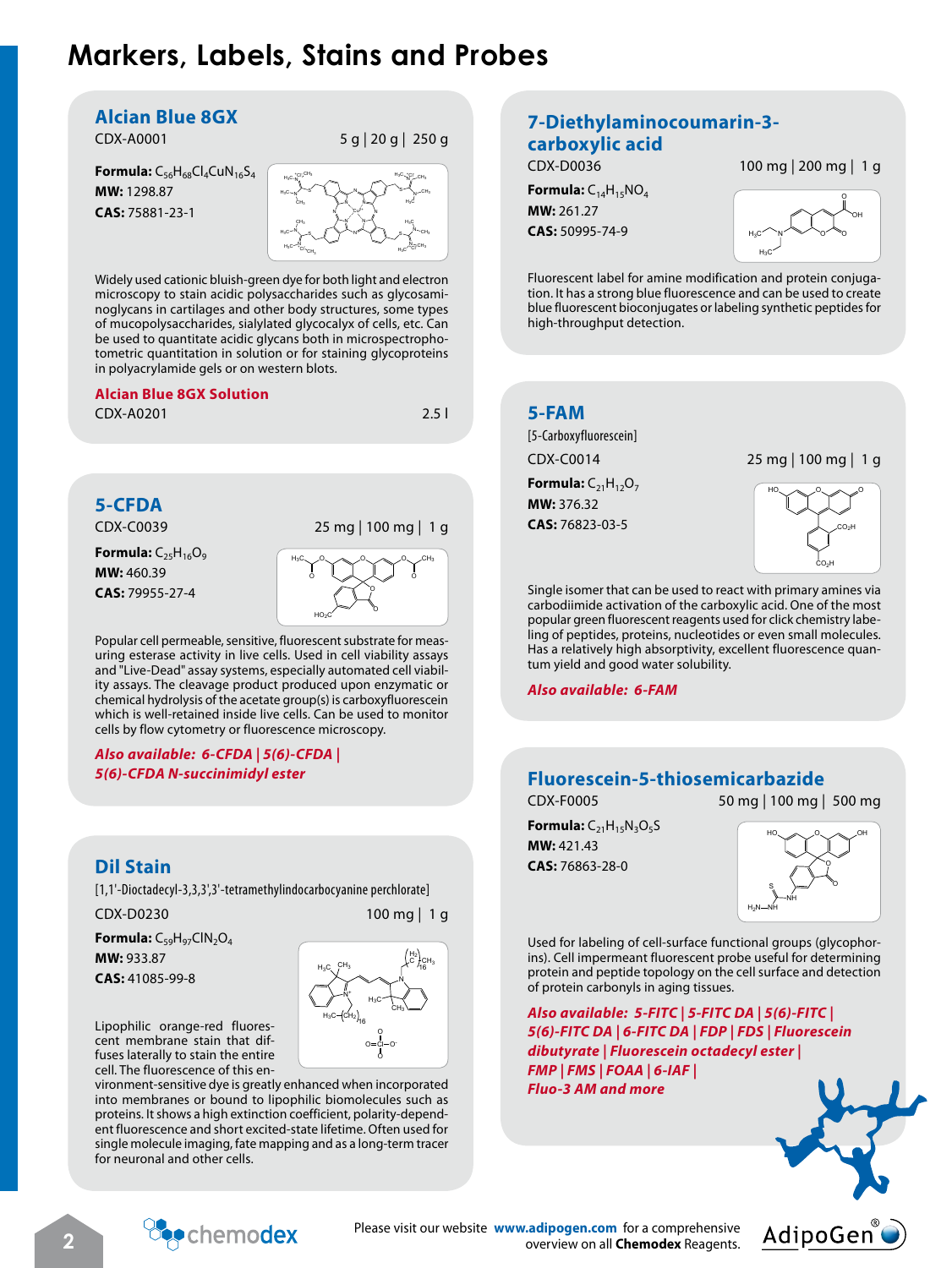## **GSH-OEt**

[Glutathione-reduced ethyl ester]

CDX-G0006 100 mg | 500 mg | 5 g

**Formula:** C<sub>12</sub>H<sub>21</sub>N<sub>3</sub>O<sub>6</sub>S **MW:** 335.38 **CAS:** 92614-59-0



Membrane/lipid permeable derivative of GSH. Used to protect cells against radiation damage, oxidants and various toxic compounds including heavy metals. Undergoes hydrolysis by intracellular esterases thereby increasing intracellular GSH concentration.

#### **Hoechst 33258**

CDX-B0029 500 mg | 5 g

**Formula:** C<sub>25</sub>H<sub>24</sub>N<sub>6</sub>O . 3HCl **MW:** 533.88

**CAS:** 23491-45-4



Fluorescent nucleic acid stain useful for staining DNA, chromosomes, nuclei and mitochondria. Binds to the minor groove of DNA at AT-rich sequences. This dye is commonly used for quantitating double-stranded DNA (dsDNA) of viable cells without detergent treatment or fixation and for fluorescence microscopy or flow cytometry. This dye also allows for quantitative measurements when plotted in a standard emission-to-content curve.

#### *Also available: Hoechst 33342 & 34580*

#### **5-Maleimido-eosin**

[Eosin-5-maleimide]

CDX-M0013 10 mg | 100 mg

**Formula:** C<sub>24</sub>H<sub>9</sub>Br<sub>4</sub>NO<sub>7</sub> **MW:** 742.95

**CAS:** 150322-02-4

Triplet probe used for the measurement of rotational diffusion of proteins in solution and in membranes, including myosin and pyruvate dehydrogenase. Biocon-



jugates made with the thiol-reactive 5-Maleimide-eosin can be used as phosphorescent probes or as photosensitizers.

#### **NBD-Cl**

[4-Chloro-7-nitrobenzofurazan]

CDX-C0010 1 g | 10 g | 50 g

**Formula:** C<sub>6</sub>H<sub>2</sub>ClN<sub>3</sub>O<sub>3</sub> **MW:** 199.55 **CAS:** 10199-89-0



N

 $NO<sub>2</sub>$ 

Non-fluorescent. Generates highly fluorescent products upon reacting with aliphatic amines, amino acids, peptides and proteins or thiol compounds. Widely used to label peptides, proteins, drugs and other biomolecules. It is a popular derivatizing reagent for HPLC analysis of amino acids and low molecular weight amines.

*Also available: NBD-dodecanoic acid | NBD-F | NBDmethylhydrazine | NBD-PZ | NBD-undecanoic acid | NBD-X*

#### **Laurdan**

[N,N-Dimethyl-6-dodecanoyl-2-naphthylamine]

CDX-D0098 50 mg | 1 g

**Formula:** C24H35NO **MW:** 353.54 **CAS:** 74515-25-6



Fluorescent probe used to investigate membrane qualities of the phospholipid bilayers of cell membranes, sensitive to membrane phase transitions as well as other alterations to membrane fluidity such as the penetration of water. Variations in membrane water content cause blue shifts in the laurdan emission spectrum, which are quantified by calculating the generalized polarization (GP). Can be applied to living cells.

#### **Pyridoxal hydrochloride**

CDX-P0118 50 g | 1 kg

**Formula:** C<sub>8</sub>H<sub>9</sub>NO<sub>3</sub>. HCl **MW:** 203.62 **CAS:** 65-22-5



Pyridoxal is one of the three natural forms of vitamin B6, along with pyridoxamine and pyridoxine. All of these forms are converted in the human body into a single biologically active form, pyridoxal 5-phosphate. Used for the labeling of amino acids and their detection in picomolar amounts. Used in a variety of studies including those of media supplements.



Please visit our website **www.adipogen.com** for a comprehensive **Cadipogen.com** for a comprehensive **AdipoGen**  $\bigcirc$  **3**